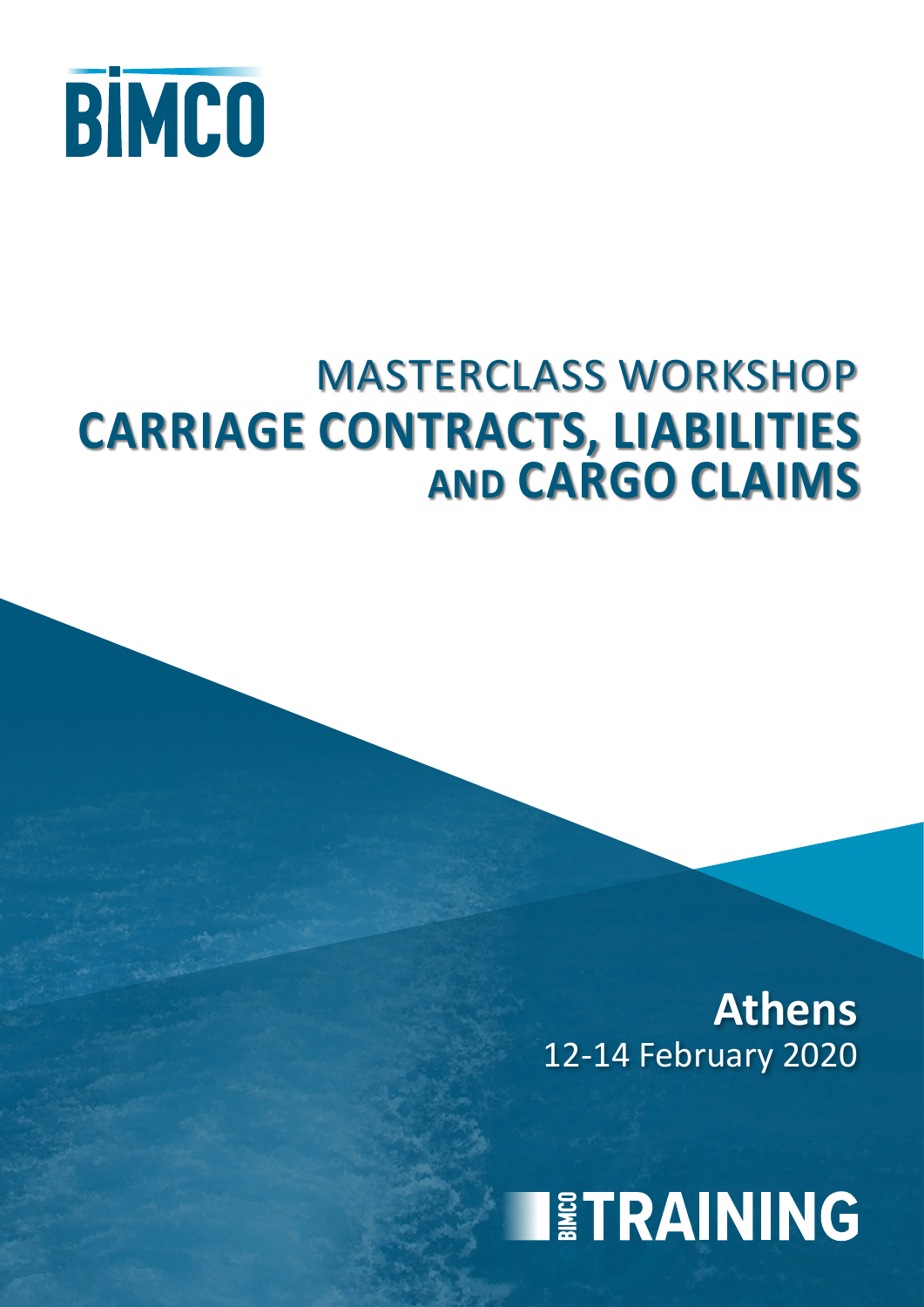### **CARRIAGE CONTRACTS, LIABILITIES AND CARGO CLAIMS** MASTERCLASS WORKSHOP

● the test of seaworthiness ● when is seaworthiness relevant?

● FIOST Clauses

● aspects of seaworthiness – physical, crew, documentary, local legal requirements ● what is meant by due diligence? ● what is meant by cargo worthiness? ● Nature of carrier's duty of care

## **TETRAINING**

### **Day 1 Day 2**

| 08:30-09:00   | Registration / coffee                                                                                                                                            |                    | 08:30-09:00 Informal Q&A                                                                                                               |
|---------------|------------------------------------------------------------------------------------------------------------------------------------------------------------------|--------------------|----------------------------------------------------------------------------------------------------------------------------------------|
| 09:00-09:20   | <b>Course introduction</b>                                                                                                                                       |                    | 09:00-10:30 The carriers' defences:                                                                                                    |
| 09:20-10:30   | Overview of marine cargo claims<br>The inter/relationship between:<br>● the cargo sale contract and<br>● the carriage contracts and<br>● the insurance contract. |                    | • exclusions from liability<br>• in what circumstances can the carrier rely on<br>them?<br>· limitation of liability<br>● time limits. |
| $10:30-11:00$ | Who is the carrier?                                                                                                                                              | 10:30-11:00 Coffee |                                                                                                                                        |
|               | ● the importance of the question<br>$\bullet$ how is the question answered?<br>● the position under chartered ships.                                             | 11:00-12:00        | <b>Bill of lading as receipt</b><br>● quantity/weight<br>• apparent order and condition<br>$\bullet$ date                              |
| 11:00-11:30   | Coffee                                                                                                                                                           |                    | • mate's receipts                                                                                                                      |
| 11:30-12:15   | <b>Contractual and non-contractual claims:</b><br>• claims under the contract of carriage<br>• claims in tort/delict outside the contract of                     |                    | • clean bills and claused bills<br>● the evidential effect of the bill<br>● "weight unknown" clauses.                                  |
|               | carriage<br>the effect on contractual defences.                                                                                                                  | 12:00-12:30        | What is the governing contract of carriage<br>when the vessel is chartered and bills of                                                |
| 12:15-13:00   | Who has the right to sue the carrier?                                                                                                                            |                    | lading are issued?                                                                                                                     |
|               | ● the effect of the transfer of the bill of lading<br>from seller to buyer                                                                                       | 12:30-13:30 Lunch  |                                                                                                                                        |
|               | ● the effect of insurance.                                                                                                                                       | 13:30-14:30        | Jurisdiction and security requirements:                                                                                                |
| 13:00-14:00   | Lunch                                                                                                                                                            |                    | • court or arbitration<br>• arrest procedures                                                                                          |
| 14:00-15:15   | Introduction to the international<br>conventions for the carriage of cargo by sea:                                                                               |                    | ● threshold jurisdiction<br>● stay of proceedings.                                                                                     |
|               | ● Hague Rules<br>● Hague-Visby Rules                                                                                                                             | 14:30-15:30        | Cargo claims under multimodal carriage                                                                                                 |
|               | <b>• Hamburg Rules</b><br>· Rotterdam Rules.                                                                                                                     | 15:30-16:00        | Coffee                                                                                                                                 |
| 15:15-15:45   | Coffee                                                                                                                                                           |                    | 16:00-17:30 Case study 1                                                                                                               |
| 15:45-17:15   | The carrier's duties: to provide a seaworthy<br>ship and care of cargo:                                                                                          |                    |                                                                                                                                        |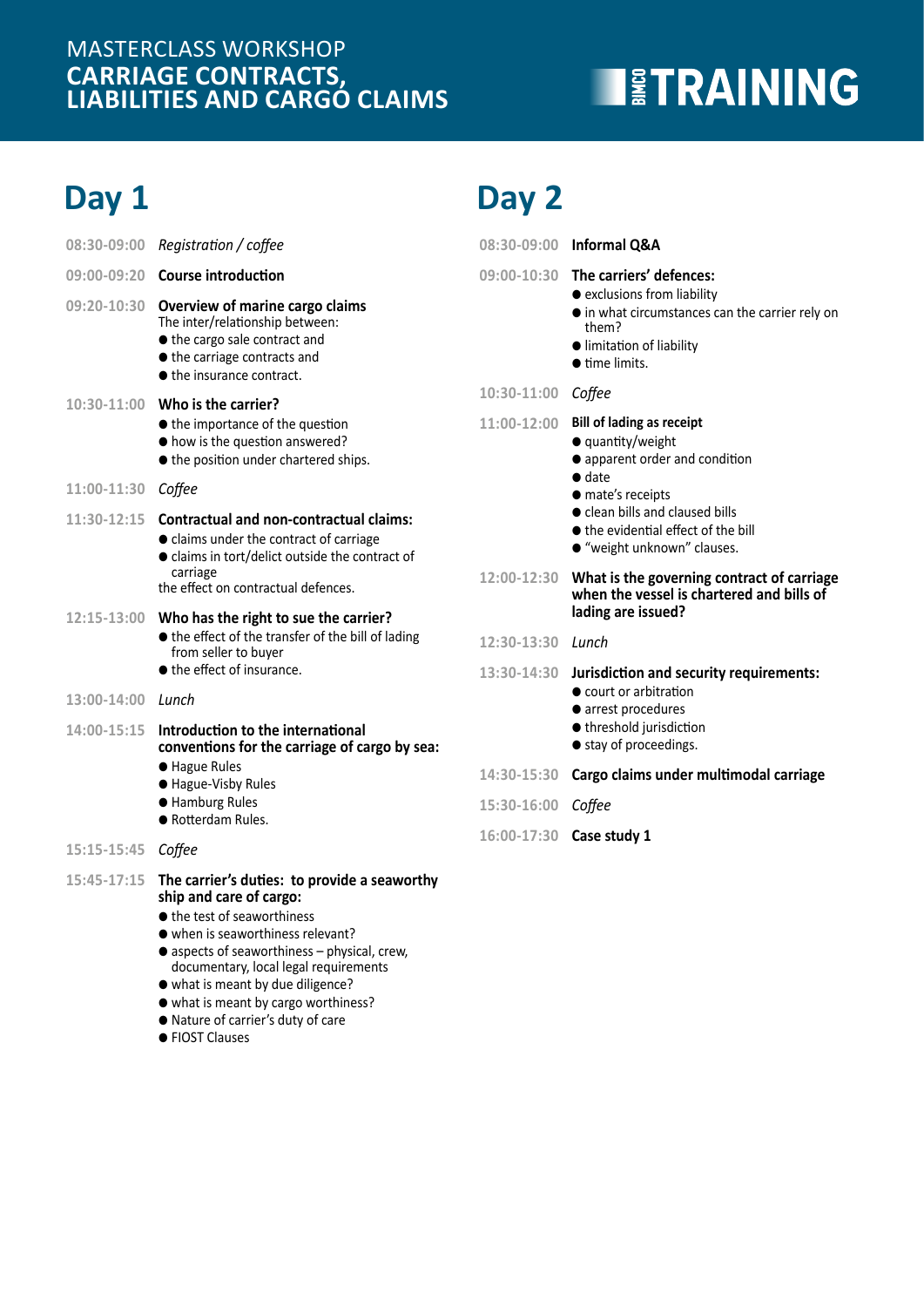### **CARRIAGE CONTRACTS, LIABILITIES AND CARGO CLAIMS** MASTERCLASS WORKSHOP

# **EXPERIENTING**

### **Day 3**

|                    | 08:30-09:00 Informal Q&A                                                                                                                                                              |
|--------------------|---------------------------------------------------------------------------------------------------------------------------------------------------------------------------------------|
| 09:00-10:00        | Dangerous cargoes:<br>• What is meant by "dangerous"?<br>• What is the shippers' duty?<br>• What are the carrier's rights?<br>● Who is liable for the shipment of dangerous<br>goods? |
| $10:00 - 11:00$    | Relevant insurance issues (I):<br>• cargo insurance<br>● the extent of cover<br>• recent developments.                                                                                |
| 11:00-11:30 Coffee |                                                                                                                                                                                       |
| 11:30-12:30        | Relevant insurance issues (II):<br>$\bullet$ P & I insurance<br>• charterer's liability insurance.                                                                                    |
| 12:30-13:30 Lunch  |                                                                                                                                                                                       |
|                    | 13:30-15:15 Case study 2                                                                                                                                                              |
| 15:15-15:30        | Coffee                                                                                                                                                                                |

**15:30-16:30 Assessment for all participants:**

The assessment is an open book test, aimed at demonstrating the understanding of the subject of the Masterclass. For the purpose of improving the learning experience, the assessment will test the participant's ability to interpret, think critically and present an organized and well written answer. All papers will be marked and each participant will receive a certificate based on the result.

### **Venue**

### **Athens Marriott Hotel**

385 Syngrou Avenue 17564 Athens, Greece **www.marriott.com/hotels/travel/atham-athens-marriott-hotel/**

### **Speakers**



### **Baris Soyer**

Professor Soyer is the Director of the Institute of International Shipping and Trade Law at Swansea University (*www.swansea. ac.uk/law/istl*). He is a member of the British Maritime Law Association and British Insurance Law Association. He is the author of Warranties in Marine Insurance published by Cavendish Publishing (2001), Marine Insurance Fraud published by Informa Publishing and of an extensive list of journal articles published in elite journals such as Lloyd's Maritime and Commercial Law Quarterly, Journal of Business Law, Cambridge Law Journal, Edinburgh Law Review, Law Quarterly Review, Torts Law Journal and Journal of Contract Law. He sits on the editorial boards of the Journal of International Maritime Law, Shipping and Trade Law and editorial committee of the Lloyd's Maritime and Commercial Law Quarterly (International Maritime and Commercial Law Yearbook). He currently teaches Admiralty Law, Charter parties: Law and Practice and Marine Insurance on the LLM Programme, and is the Director of Shipping and Trade LLM programmes at Swansea.

### **Organiser**



#### **Peter Grube**

Peter Grube is Head of Training, responsible for developing and delivering BIMCO courses and seminars world-wide. He joined BIMCO's Support & Advice in 1990 and was later appointed Marketing & Sales Director. Prior to joining BIMCO he worked at a shipowning office in Copenhagen, as well as a sale & purchase broker in Greece.

Peter Grube is a graduate from the Danish School for International Marketing & Export and is a Chartered Shipbroker (FICS). He holds a Master's in Education and Learning from Roskilde University (RUC).

#### **Elena Tassioula**

Elena is General Manager of BIMCO for Greece and Cyprus based in Athens. She is also responsible for the execution of BIMCO training and seminars in Greece and Cyprus. Prior to joining BIMCO she worked for a shipowner in Singapore and Athens and before that in the energy sector. She has wide international commercial and managerial experience, a degree in International Marketing and Strategy and speaks 6 languages. Elena is a member of WISTA.